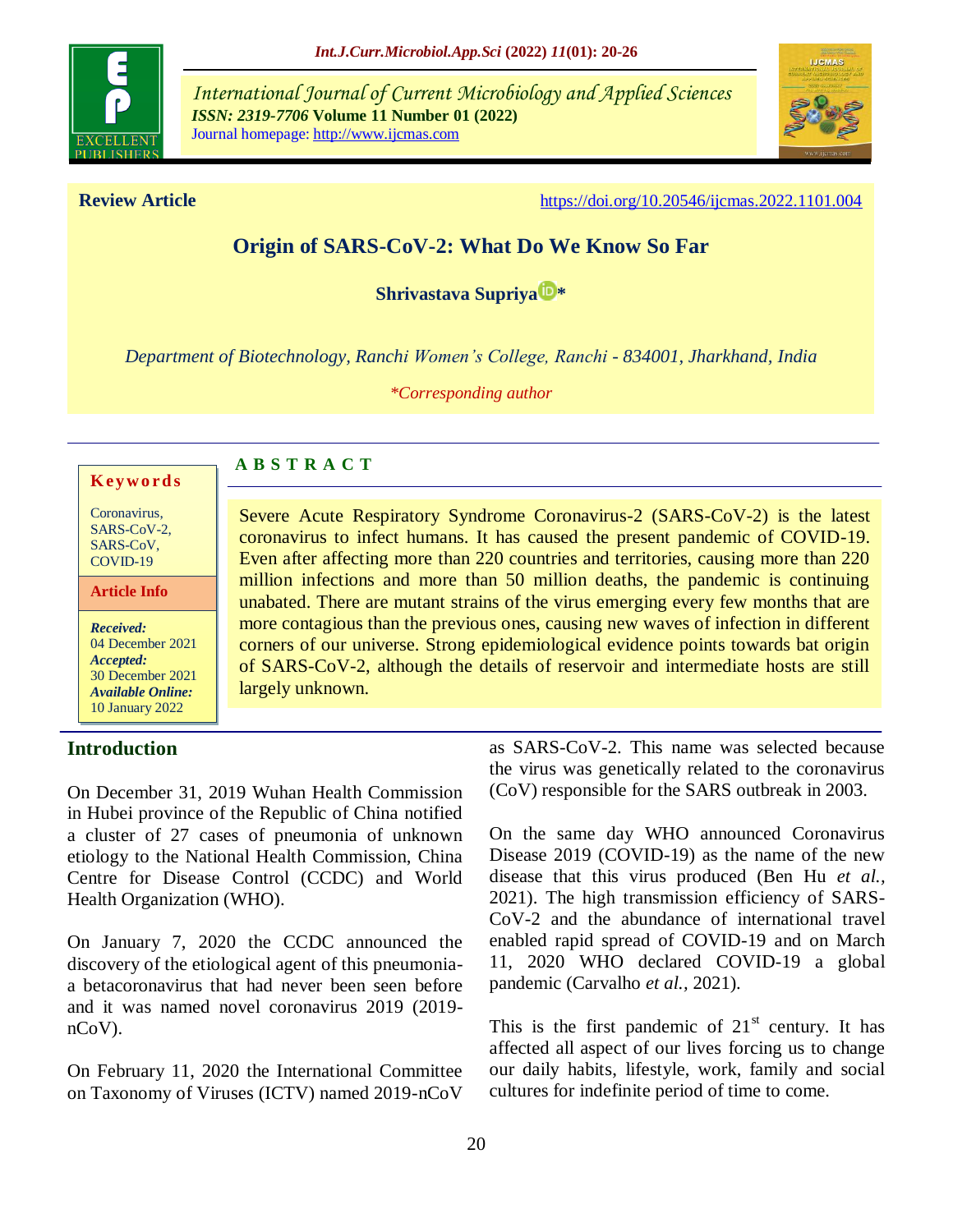#### **Human Coronaviruses**

Coronaviruses have long been known to present a high pandemic risk. SARS-CoV-2 is the ninth documented coronavirus that infects humans and the seventh identified in the last two decades. All previous human coronaviruses (HCoV) have zoonotic origins (Holmes *et al.,* 2021).

SARS-CoV-2 belongs to the family Coronaviridae, of the order Nidovirales. Coronaviruses (CoV) are enveloped, positive sense, single-stranded RNA viruses with club-shaped spike projections emanating from the surface of the virion. This gives the virus particle the appearance of solar corona under electron microscope. CoVs are classified into four genera- Alphacoronavirus, Betacoronavirus, Gammacoronavirus and Deltacoronavirus. Alpha- & betacoronaviruses primarily infect mammals including humans (Machhi *et al.,* 2020). CoVs have relatively high rates of mutation and recombination frequency during RNA replication. The RNA genome of CoV is large (26 to 32 kilobases) exerting extra plasticity in genome modification for mutations and recombination (Asghari *et al.,* 2020). These genomic characteristics make them capable of adapting to new host and ecological niches easily. This property enhances the probability of interspecies co-evolution facilitating the emergence of novel CoV species when conditions become appropriate.

#### **Origin of human coronaviruses**

The emerging HCoVs of public health concern of  $21<sup>st</sup>$  century- Severe Acute Respiratory Syndrome coronavirus (SARS-CoV), Middle East Respiratory Syndrome coronavirus (MERS-CoV) and SARS-CoV-2 belong to betacoronavirus family (Zi-Wei *et al.,* 2020). SARS-CoV caused the epidemic of SARS in 2003 and MERS-CoV caused MERS in 2012. No new cases of SARS have been reported after 2004. However, MERS has become endemic in the middle East. For both SARS-CoV & MERS-CoV bats are the natural hosts. The viruses enter the human population through intermediate hosts. For

SARS, the prominent intermediate hosts are civet cats and for MERS dromedary camels.

The epidemiology of emergence of SARS-CoV-2 has close resemblance to that of SARS-CoV. SARA-CoV spilled over into humans in Foshan, Guangdong province, China in November 2002, and again in Guangzhou, Guangdong province in 2003 (Xu *et al.,* 2004). Both these SARS-CoV emergence events were associated with markets selling live animals and involved species, particularly civets and raccoon dogs (Zi-Wei *et al.,* 2020).With SARS, liveanimal markets continued to sell infected animals for many months, allowing zoonotic spillover to be established as the origin and revealing multiple independent jumps from animals into humans (Worobey, 2021). The WHO-China report and other epidemiological investigations have found that onethird to two-thirds of early symptomatic cases of COVID-19 had link to Huanan live-animal market specifically its western section where raccoon dogs were kept caged (Xiao *et al.,* 2021). Civets and raccoon dogs are known to be susceptible to SARS-CoV-2 infection (Freuling *et al.,* 2020). Unfortunately, no live mammals collected from Huanan market or any other live-animal market in Wuhan has been screened for SARS-CoV-2-related viruses and Huanan market was closed and disinfected on January 1, 2020. Nevertheless, the extraordinary preponderance of the earliest cases of COVID-19 in close proximity to Huanan market provides strong evidence for a live-animal market origin of the pandemic. The fact that so many of more than hundred COVID-19 cases from December 2019 with no identified epidemiologic link to Huanan market nonetheless lived in its direct vicinity is notable and provides compelling evidence that community transmission started at the market (WHO, 2021). SARS-CoV-2 also shows similarities to the four endemic HCoVs: human coronavirus OC43 (HCoV-OC43), human coronavirus-229E (HCoV-229E), human coronavirus-HKU1 (HCoV-HKU1), and human coronavirus NL63 (HCoV-NL63). These viruses have zoonotic origins, and the circumstances of their emergence are unclear. In direct parallel to SARS-CoV-2, HCoV-HKU1,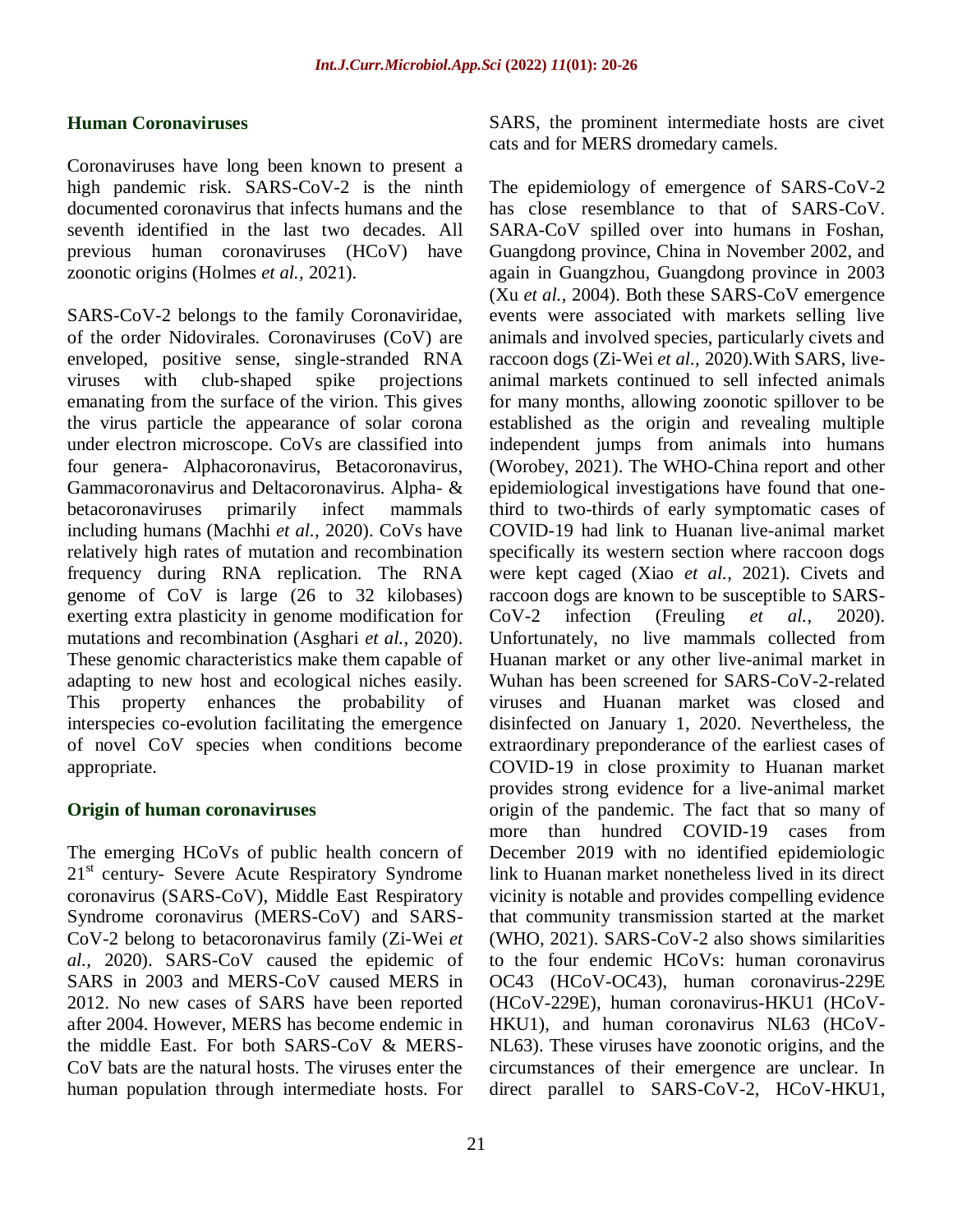which was first described in a large Chinese city (Shenzhen, Guangdong) in the winter of 2004, has unknown animal origin, contains a furin cleavage site in its spike protein and was originally identified in a case of human pneumonia (Woo *et al.,* 2005).

Samples from the earliest COVID-19 patients in Wuhan have been sequenced, and two distinct SARS-CoV-2 lineages, A and B, have been identified. If lineage A had a separate animal origin from lineage B, both most likely occurring at Huanan market, this phylogenetic pattern is suggestive of multiple spill-over events as potentially infected or susceptible animals were moved into or between Wuhan markets via shared supply chains and sold for human consumption (Worobey, 2021).

No bat reservoir or intermediate animal host for SARS-CoV-2 has been identified to date. The animal origins of many well-known human pathogens, including Ebola virus, hepatitis C virus, poliovirus, and the HCoVs HCoV-HKU1 and HCoV-NL63, are yet to be identified. It took over a decade to discover bat viruses with more than 95% similarity to SARS-CoV and able to use human ACE-2 as a receptor (Hu *et al.,* 2017).

## **SARS-CoV-2: natural or manmade virus?**

Two intriguing facts regarding the origin of SARS-CoV-2 has led to several speculations. First, even after two years into the pandemic, any close relative of SARS-CoV-2 still has not been found in an animal and second, SARS-CoV-2 was found in a place where a top laboratory studying coronaviruses, the Wuhan Institute of Virology (WIV), is located. Some of the speculations are- the virus is a manmade bioweapon generated by gene modifications, an accidental laboratory leak leading to the outbreak and the virus was unintentionally introduced by scientists during field work (Zheng-Li Shi, 2021). There is currently no evidence that SARS-CoV-2 has a laboratory origin. For example, it doesn't carry any genetic markers that one might expect from laboratory experiments. Under any laboratory

escape scenario, SARS-CoV-2 would have to be present in a laboratory prior to the pandemic, yet there is no evidence that the WIV possessed or worked on a progenitor of SARS-CoV-2 prior to the pandemic (Holmes *et al.,* 2021). Considerable attention has been devoted to claims that SARS-CoV-2 was genetically engineered or adapted in cell culture or "humanized" animal models to promote human transmission. Yet, since its emergence, SARS-CoV-2 has experienced repeated sweeps of mutations in the receptor binding domain of its spike protein which have helped improve its human adaptation by increasing infectivity and ACE2 binding affinity (Deng *et al.,* 2021; Otto *et al.,* 2021; Simmonds *et al.,* 2020). Almost all the laboratory escapes documented to date have almost exclusively involved viruses brought into laboratories specifically because of their known human infectivity. Moreover, epidemiological investigations have not provided any link of early cases of COVID-19 in Wuhan to the WIV (Worobey, 2021; Holmes *et al.,* 2021).

Genetic evidence suggests that SARS-CoV-2 is a natural virus that probably originated in animals, although there is no conclusive evidence to know as to when and where the virus first entered humans (Ben Hu *et al.,* 2020). WIV discovered a virus sequence (RaTG13) that shows a 96.2% genomic sequence identity match with the SARS-CoV-2 genome, in its archived bat samples collected in 2013 (Zhou *et al.,* 2020). This bat coronavirus was isolated from Chinese horseshoe bats (*Rhinolophus affinis*) found in Yunnan province (Ben Hu *et al.,* 2020). Phylogenetic analysis confirms that SARS-CoV-2 closely clusters with RaTG13. The high genetic similarity between SARS-CoV-2 and RaTG13 supports the hypothesis that SARS-CoV-2 likely originated from bats (Paraskevis *et al.,* 2020). There are three other bat coronaviruses- RmYN02, RpYN06, and PrC31 that are closer in most of the virus genome and thus share a more recent common ancestor with SARS-CoV-2 (Li *et al.,* 2021; Lytras *et al.,* 2021; Zhou *et al.,* 2021). None of these three closer viruses were collected by the WIV and all were sequenced after the pandemic had begun.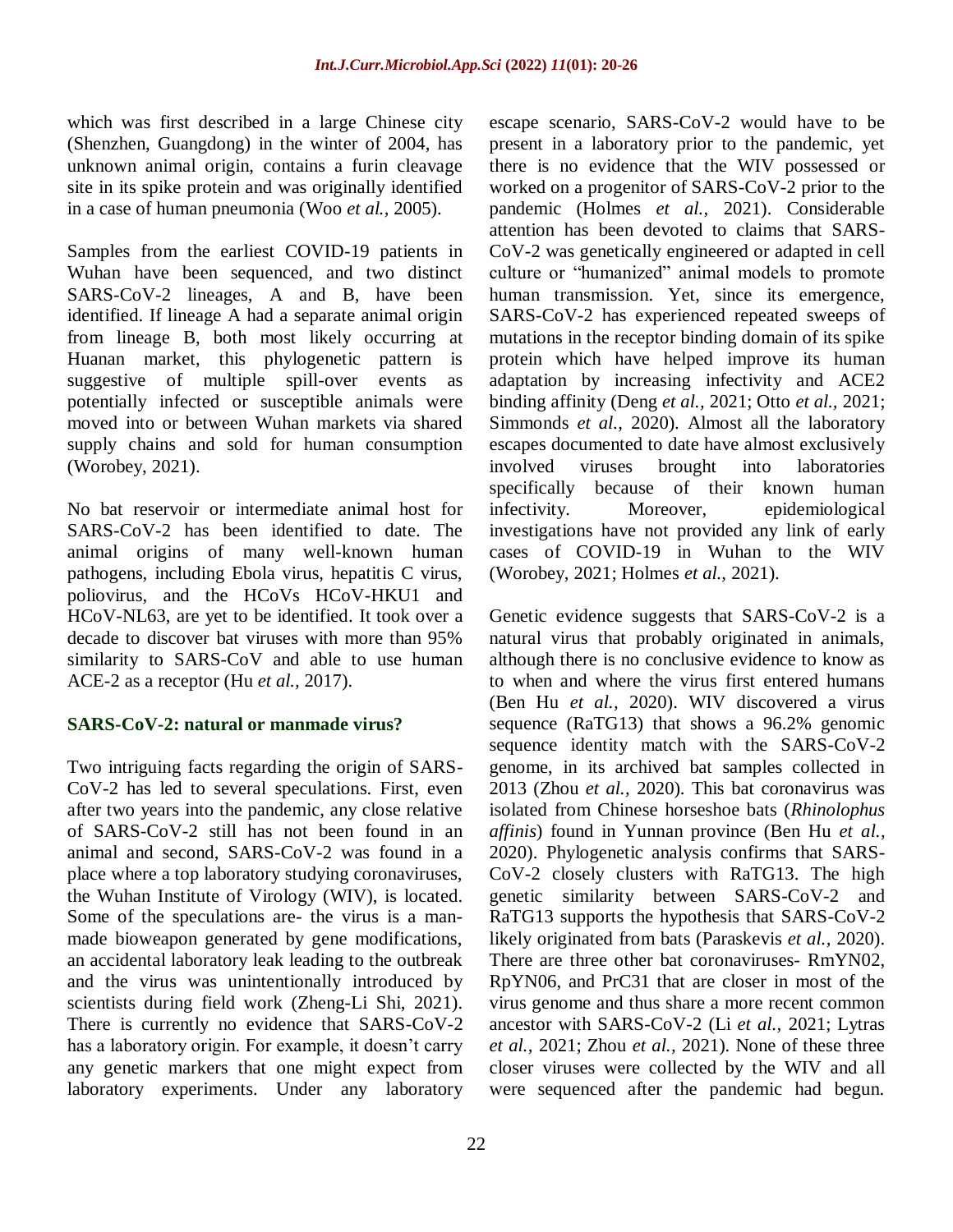There are several other bat CoVs detected in horseshoe bat (*Rhinolophus pusillus*) from Eastern China that fall into the SARS-CoV-2 lineage of the subgroup Sarbecovirus. The discovery of diverse bat CoVs closely related to SARS-CoV-2 suggests that bats are possible reservoirs of SARS-CoV-2. But, the sequence diversion between these bat CoVs and SARS-CoV-2 is too great to assign parental relationship. Phylogenetic analysis suggests this evolutionary relationship to be at least twenty years old (Ben Hu *et al.,* 2020).

Beyond bats, pangolins are another wildlife hosts probably linked with SARS-CoV-2(Ben Hu *et al.,* 2020). Multiple SARS-CoV-2 related viruses have been identified in the tissues of Malayan pangolins (*Manis javanica*) smuggled from Southeast Asia into Southern China between 2017 and 2019. These pangolin CoVs belong to two distinct sub lineages. Out of these the Guangdong strains exhibit 92.4% sequence similarity with SARS-CoV-2 and their receptor binding domain (RBD) has 97.4% amino acid sequence similarity with RBD of SARS-CoV-2.

The receptor binding motif (RBM) of these viruses has only one amino acid variation from SARS-CoV-2, and it is identical to that of SARS-CoV-2 in all five critical residues for receptor binding (Xiao *et al.,* 2020).

However, unlike bats, which carry CoVs healthily, the infected pangolins showed clinical signs and histopathological changes, including interstitial pneumonia and inflammatory cell infiltration in multiple organs. This suggests that pangolins are unlikely to be reservoir host of these viruses and appear to have acquired the viruses after spill over from the natural hosts (Ben Hu *et al.,* 2020).

The available evidence is insufficient to assign pangolins as intermediate hosts of SARS-CoV-2 and there is no evidence to suggest that pangolins were directly involved in the emergence of SARS-CoV-2. It is possible viral RNA recombination among different related CoVs was involved in the evolution of SARS-CoV-2 (Ben Hu *et al.,* 2020).

#### **Bat CoVs**

Bats are highly diversified and are the group of mammals having the second largest number of species. Presence of various cell types and receptors facilitate bats to be potential host for a large number of viruses.

Bats have several qualities that make them ideal virus spreaders- widespread distribution, capable of sustained flight, long-life, resident in denselypacked colonies and keeping close social interactions (Wong *et al.,* 2019). Bats are direct source of human pathogenic viruses including rabies virus and other lyssaviruses, Hendra virus, Nipah virus and Ebola virus (Wong *et al.,* 2019). Before the SARS epidemic, bats were not known to host CoV. Research over the last 15 years has led to genomic sequencing of more than 30 bat-CoVs and isolation of many more if genetic sequencing is not considered. Bats are now considered to be the mammals harbouring the largest number of CoVs. Among the four genera of CoVs, only alphaCoVs and betaCoVs have been found in bats (Wong *et al.,* 2019).

Horseshoe bats (*Rhinolophus genus*) have been found to be reservoirs of SARS-like and MERS-like CoVs. Molecular epidemiology studies have revealed that the largest population of completely sequenced bat SARS-like CoVs are found in Chinese horse-shoe bats (*Rhinolophus sinicus*) (Lau *et al.,* 2010; Hu B *et al.,* 2017).

Majority of bat SARS-like CoVs in Yunnan province share 90-95% genome nucleotide identity to human & civet SARS-CoVs compared to only 77- 90% in those found in Southeast China, Korea & Europe. Yunnan province in Republic of China is an ecological niche where many different species of horseshoe bats reside. It is also the geographical region where the highest diversity of bat SARS-like CoV is observed, with many recombination events taking place among the various strains of bat SARSlike CoV (Hu B *et al.,* 2017; Lau *et al.,* 2015; Wu *et al.,* 2016). SARS-like CoV are well-adapted and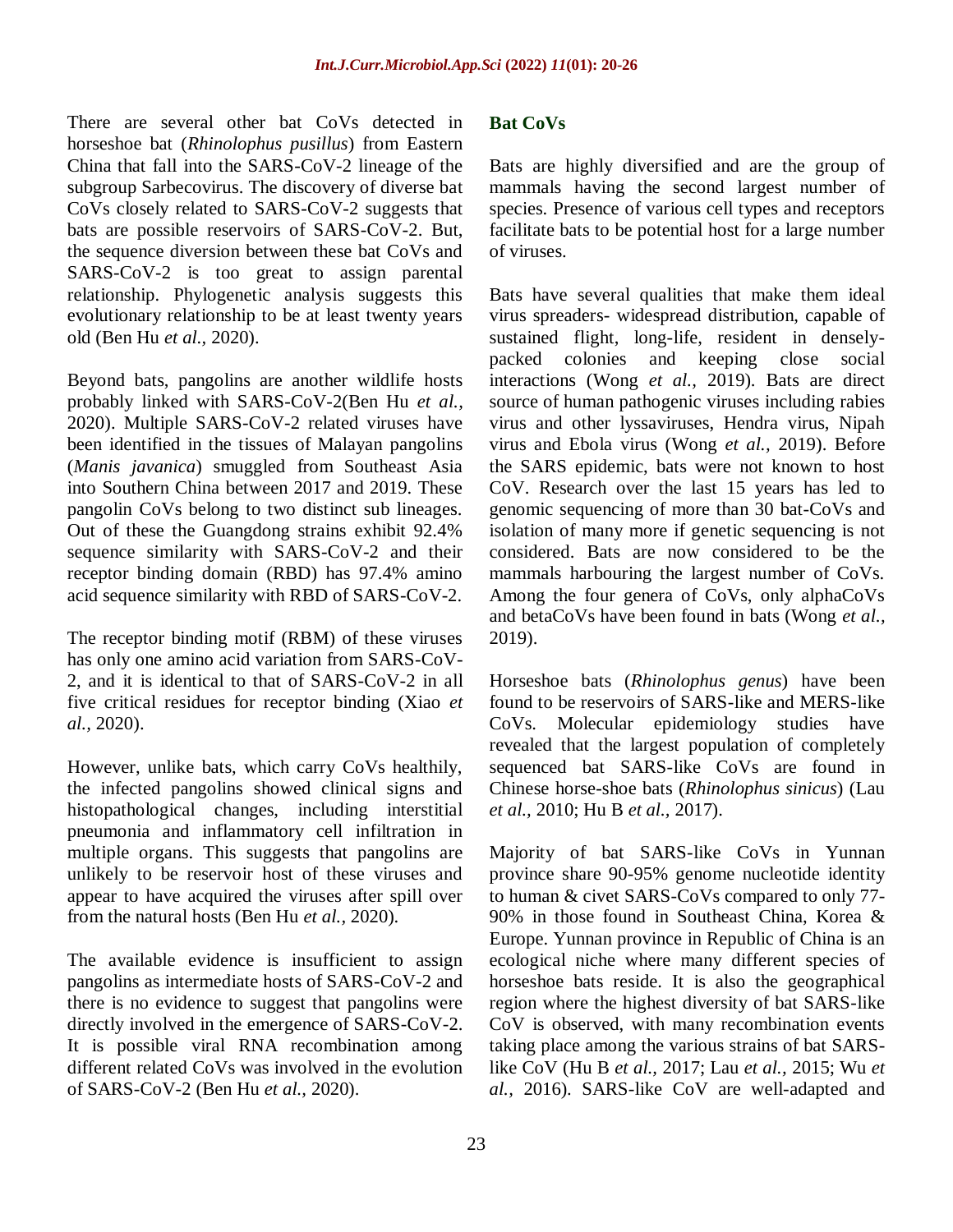non-pathogenic in bats making bats the ideal reservoir hosts for CoVs. Bat CoVs show great genetic diversity and serve as gene pool for HCoVs. Bats act as petri-dish, mixing up CoVs from humans and other species leading to evolution of novel CoVs (Wang *et al.,* 2019). It is not by chance that three novel HCoVs have emerged in the past two decades.

#### **Interspecies Transmission of SARS-CoV-2**

Although several pieces in the puzzle of the zoonotic origin of SARS-CoV-2 are missing, strong epidemiologic and phylogenetic evidence supports that SARS-CoV-2 has a bat origin and is transmitted to humans via intermediate hosts.

Interaction between various bat species, between bats and other animals as well as between bats and humans are important for interspecies transmission of CoVs (Ben Hu *et al.,* 2020). To complete the spill over chain, susceptible recipient hosts need to be present within the viral shedding area. Host susceptibility mainly depends on the availability of the specific receptors on recipient tissue to interact with the spike protein of CoVs for viral entryangiotensin-enzyme 2 (ACE2) for SARS-CoV and SARS-CoV-2 and dipeptidyl peptidase-4 (DPP4) for MERS-CoV. Similarly, recipient hosts which share similar receptor identity to human are potential candidates as intermediate hosts in interspecies jumping events. CoV transmission from bats to intermediate hosts allows for multiple rounds of replication and mutations before human transmission (Wong *et al.,* 2019).

Events like habitat destruction, climate change, coal mining and wildlife trafficking are bringing humans and animals closer (Zheng-Li Shi, 2021). CoV is just an example of a string of pathogens that have come from wildlife trafficking, including SARS, Ebola, Bird Flu, HIV, and many more(Wong *et al.,* 2019). In the wildlife trafficking and poaching, animals are hunted, trapped and taken to markets to be sold for traditional medicines, food and the pet trade. The wild animals can harbor diseases that can make other animals, including humans, sick. Trapping and keeping different animal species together in an enclosed space like a farm or a cage in wildlife trade markets brings them in prolonged contact with each other which is not possible in their natural habitats. This facilitates interspecies viral transmission and also emergence of virulent strains of pathogens. A common phenomenon observed in both SARS-CoV and Swine acute diarrhea syndrome coronavirus (SADS-CoV) outbreaks was that the outbreaks involved caged or farmed animals which were restricted in defined areas with bats residing around (Wong *et al.,* 2019). Human capture of wildlife and incursion into natural wildlife habitats allow viruses to jump the species barrier and infect humans (Zheng-Li Shi, 2021). Addressing the legal trade and illegal trafficking of wild animals is vital to help stop the spread of zoonotic pathogens in human population. Recent shutting down of all wild-life animal markets in China is one such step in this direction. Many viruses have existed in our planet for ages. They stay in their own natural reservoirs. The most effective way to prevent viral zoonosis is for humans to stay away from the ecological niches of the natural reservoirs of the zoonotic viruses. Extensive and long-term surveillance for viruses carried by wild animals would be another vital prophylactic strategy that needs to be adapted by governments and organizations worldwide to rapidly identify and limit spread of emerging pathogen at the very early stage and prevent the next pandemic from emerging. There is substantial body of scientific evidence supporting a zoonotic origin of SARS-CoV-2. Although the possibility of a laboratory accident cannot be entirely ruled out, this conduit of emergence is highly unlikely vis-a-vis the numerous and repeated human-animal contacts that occur routinely in the wildlife trade. There is pressing need for collaborative and carefully coordinated studies for comprehensive understanding of zoonotic origin of the present pandemic so that we can take measures to save the world from future pandemics arising from the same human activities that have repeatedly put us on a collision course with novel viruses.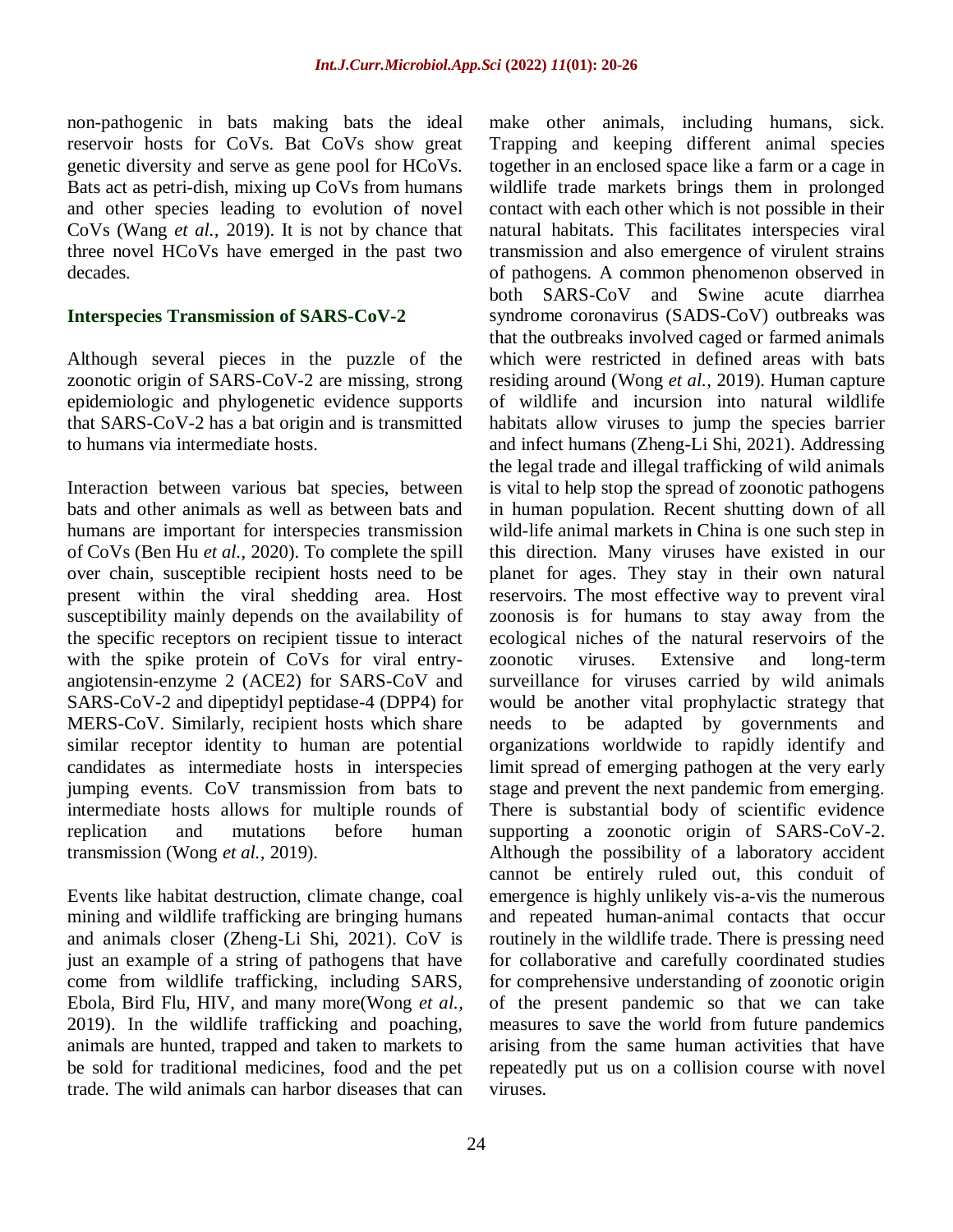### **References**

- Asghari, A., Naseri, M., Safari, H., *et al.,* 2020. The novel insight of SARS-CoV-2 molecular biology and pathogenesis and therapeutic options. DNA and Cell Biology. 39(10), 1741-1753.
- Ben Hu, Hua Guo, Peng Zhou & Zheng-Li Shi, 2021. Characteristics of SARS-CoV-2 and COVID-19. Nat. Rev. Microbiol*.*, 19(3),141- 154.
- Carvalho, T., Krammer, F., Iwasaki, A., 2021. The first 12 months of COVID-19: a timeline of immunological insights. Nat. Rev. Immunol., 21(4), 245-256.
- Deng, S., Xing, K., He, X., 2021. Mutation signatures inform the natural host of SARS-CoV-2. bioRxiv. [http://doi.org/10.1101/2021.07.05.451089.](http://doi.org/10.1101/2021.07.05.451089)
- Freuling, C. M., Breithaupt, A., Muller, T., *et al.,* 2020. Susceptibility of raccoon dogs for experimental SARS-CoV-2 infection. Emerg. Infect. Dis. 26, 2982-2985.
- Holmes, E. C., Goldstein, S. A., Rasmussen, A. L., *et al.,* 2021. The origins of SARS-CoV-2: a critical review. Cell. 184, 4848-4856.
- Hu, B., Zeng, L. P., Yang, X. L., *et al.,* 2017. Discovery of a rich gene pool of bat SARSrelated coronaviruses provides new insights into the origin of SARS coronavirus. PLoS Pathog. 13, e1006698.
- Hu, B., Zeng, L. P., Yang, X. L., Ge, X. Y., *et al.,* 2017. Discovery of a rich gene pool of bat SARS-related coronaviruses provides new insights into the origin of SARS coronavirus. PLoS Pathog. 13, e1006698.
- Lau, S. K. P., Li, K. S. M., Huang, Y., *et al.,* 2010. Ecoepidemiology and comparison of different strains of Severe Acute Respiratory Syndrome-related Rhinolophus bat coronavirus in China reveal bats as reservoir for acute, self-limiting infection that allows recombination events. J. Virol. 84, 2808- 2819.
- Lau, S. K., Feng, Y., Chen, H., *et al.,* 2015. Severe Acute Respiratory Syndrome (SARS)

coronavirus ORF8 protein is acquired from SARS-related coronavirus from greater horseshoe bats through recombination. J Virol. 89, 10532-10547.

- Li, L. L., Wang, J. L., Ma, X. H., *et al.,* 2021. A novel SARS-CoV-2 related coronavirus with complex recombination isolated from bats in Yunnan province. China Emerg. Micro. Infect. 10, 1683-1690.
- Lytras, S., Hughes, J., Martin, D., *et al.,* 2021. Exploring the natural origins of SARS-CoV-2 in the ligh of recombination. bioRxiv. [http://doi.org/10.1101/2021.01.22.427830.](http://doi.org/10.1101/2021.01.22.427830)
- Machhi, J., Herskovitz, J., Senan, A. M., Dutta, D., Nath, B., *et al.,* 2020. The Natural History, Pathobiology, and Clinical Manifestations of SARS-CoV-2 infections. J Neuroimmune Pharmacol. 15(3),359-386.
- Otto, S. P., Day, T., Arino, J., *et al.,* 2021. The origins and potential future of SARS-CoV-2 variants of concern in the evolving COVID-19 pandemic. Curr. Biol. 31, R918-R929.
- Paraskevis, D., *et al.,* 2020. Full-genome evolutionary analysis of the novel coronavirus (019-nCoV) rejects the hypothesis of emergence as a result of a recent recombination event. Infect. Genet. Evol. 79, 104212.
- Simmonds, P., 2021. Rampant  $c \rightarrow U$  hypermutation in the genome of SARS-CoV-2 and other coronaviruses: causes and consequences for their short-and long-term evolutionary trajectories. MSphere 5, e00408-e00420.
- WHO. WHO convened global study of origin of SARS-CoV-2. China Part (2021): [https://bit.ly/3wjUXze.](https://bit.ly/3wjUXze)
- Wong, A. C. P., Xin, L., Lau, S. K. P., *et al.,* 2019. Global epidemiology of bat coronaviruses. Virus. 11(2), 174 doi:10.3390/v11020174.
- Woo, P. C. Y., Lau, S. K. P., Chu, C. M., *et al.,* 2005. Characterization and complete genome sequence of a novel coronavirus, coronavirus HKU1, from patients with pneumonia. J. Virol. 79, 884-895.
- Worobey, M., 2021. Dissecting the early COVID-19 cases in Wuhan. Science. 374(6572), 1202-